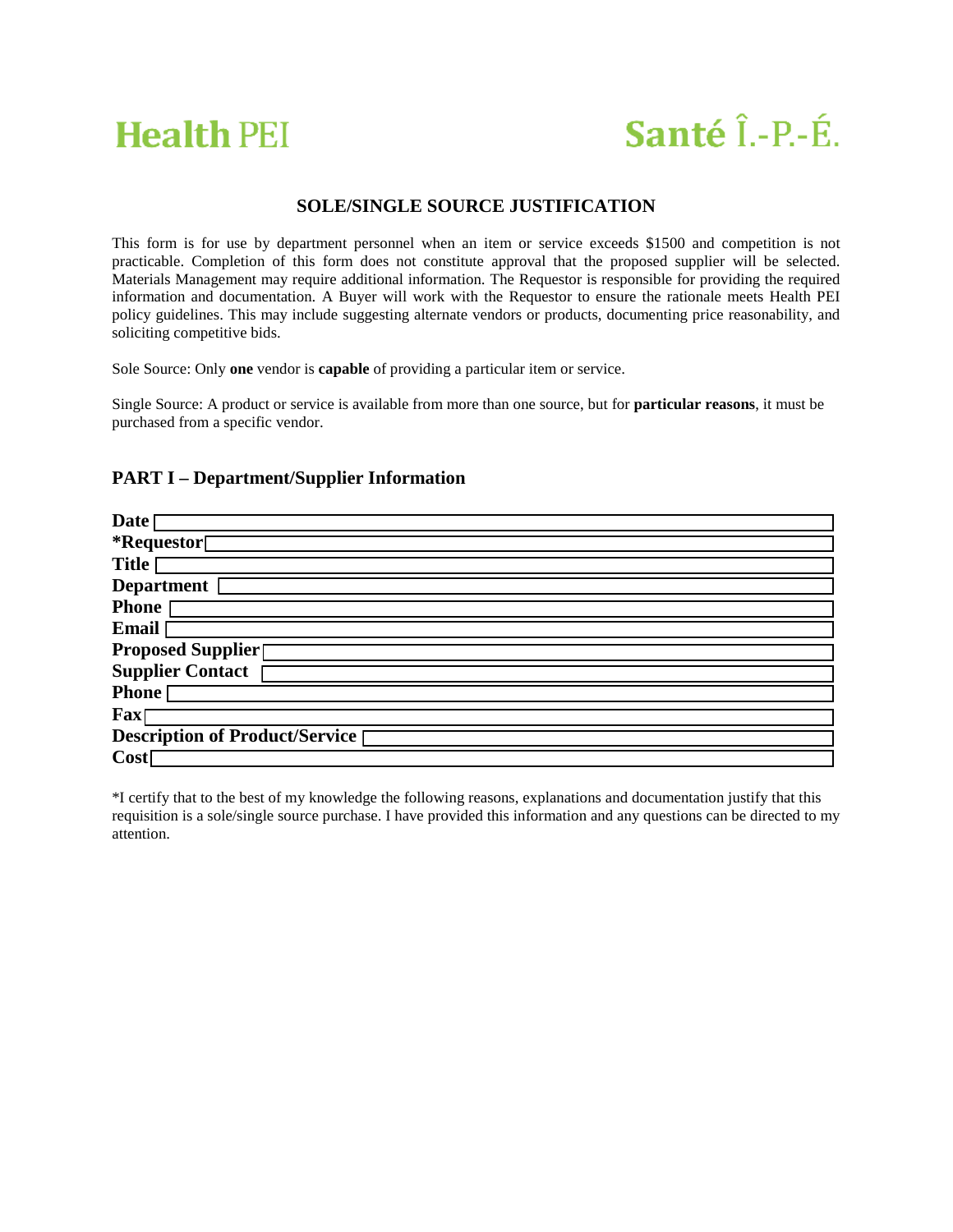**PART II – Required Contracts -** Check the appropriate box(s) to support the ongoing contract requirements

#### **For Equipment**

- a) Equipment contract required & proposed quote/contract attached
- b) Consumables contract required & proposed quote/contract attached
- $\bigcap$  c) Service contract required & proposed quote/contract attached
- d) Adding to existing consumables and/or service contract, contract #
- $\overline{\bf e}$ ) No contracts required, one time purchase

#### **For Consumables**

- a) Consumables contract required & proposed quote/contract attached
	- $\Box$ b) Adding to existing consumables contract, contract #
	- $\overline{c}$  No contracts required, one time purchase

#### **For Service**

֦

- a) Service contract required & proposed quote/contract attached
	- b) Adding to existing service contract, contract  $\#\Gamma$
	- c) No contracts required, one time purchase

**PART III – Sole/Single Source Rationale -** Check the appropriate box(s) to support the supplier selection

## **Exemptions Tender Thresholds Policy Health PEI**

Where only one supplier is able to meet the requirements of a procurement, Health PEI employees may apply for an exemption provided that the rationale does not do so for the purposes of avoiding competition between suppliers. The following exemptions are consistent with the Public Purchasing Act, AIT, and APA exemptions:

where an unforeseeable situation of urgency exists and the goods, services or construction cannot be obtained in time by means of open procurement procedures (this exception does not apply where the emergency is due to lack of planning);

b) where goods or consulting services regarding matters of a confidential or privileged nature are to be purchased and the disclosure of those matters through an open tendering process could reasonably be expected to compromise government confidentiality, cause economic disruption or otherwise be contrary to the public interest;

- c) where compliance with the open tendering provisions would interfere with the organizations ability to maintain security or order or to protect human, animal or plant life or health;
- d) where there is a lack of submissions in response to a call for tenders made in accordance with this policy;
- e) to ensure compatibility with existing products, to recognize exclusive rights, such as exclusive licenses, copyright and patent rights, or to maintain specialized products that must be maintained by the manufacturer or its representative;
- where there is an absence of competition for technical reasons and the goods or services can be supplied only by a particular supplier and no alternative or substitute exists;
- for the procurement of goods or services the supply of which is controlled by a supplier that is a statutory monopoly;
- h) for the purchase of goods on a commodity market;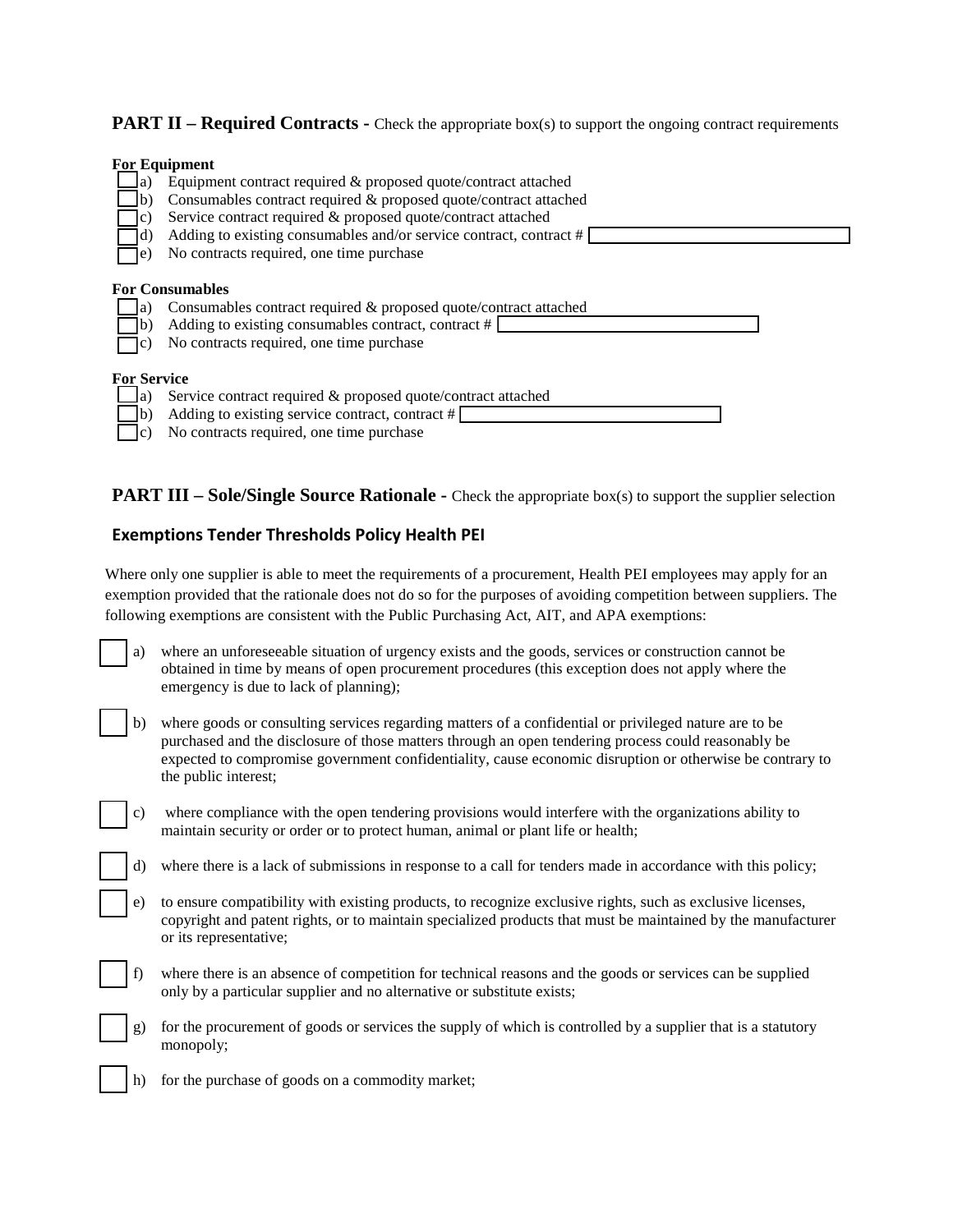| $\mathbf{i}$ | for work to be performed on or about a leased building or portions thereof that may be performed only by<br>the lessor;                                                                                                                                 |
|--------------|---------------------------------------------------------------------------------------------------------------------------------------------------------------------------------------------------------------------------------------------------------|
| j)           | for work to be performed on property by a contractor according to provisions of a warranty or guarantee<br>held in respect of the property or the original work;                                                                                        |
| $\mathbf{k}$ | for the procurement of a prototype of a first good or service to be developed in the course of and for a<br>particular contract for research, experiment, study or original development, but not for any subsequent<br>purchases;                       |
| $\bf{D}$     | for the purchase of goods under exceptionally advantageous circumstances such as bankruptcy or<br>receivership, but not for routine purchases;                                                                                                          |
| m)           | for the procurement of subscriptions to newspapers, magazines or other periodicals;                                                                                                                                                                     |
| n)           | for the procurement of real property;                                                                                                                                                                                                                   |
| $\Omega$     | procurement of services that in PEI may be provided only by any of the following licensed professionals:<br>medical doctors, dentists, nurses, pharmacists, veterinarians, engineers, land surveyors, architects,<br>accountants, lawyers and notaries; |
| p)           | the supplies are not included in the above list but, in the opinion of the CEO, the supplies have certain<br>characteristics that can only be provided by one manufacturer or vendor;                                                                   |
| q)           | other exemptions available under the APA or AIT, please list the exemption;                                                                                                                                                                             |

**PART IV – Explanation -** For all items checked, an explanation is **REQUIRED** that states why only one supplier can meet the requirements. Detail the process used to attempt to locate additional vendors, e.g. Internet search or consultation with other researchers in the field. Your answer should include information to address the following questions;

- 1) What characteristics does the consumables/equipment have that are only available from this vendor and what are they?
- 2) Why are these important (clinical/non-clinical explanation)?
- 3) Do other vendors provide same/similar products, and if yes how do those products not meet the required characteristics?
- 4) Are there any industry standards that can be used to support your position